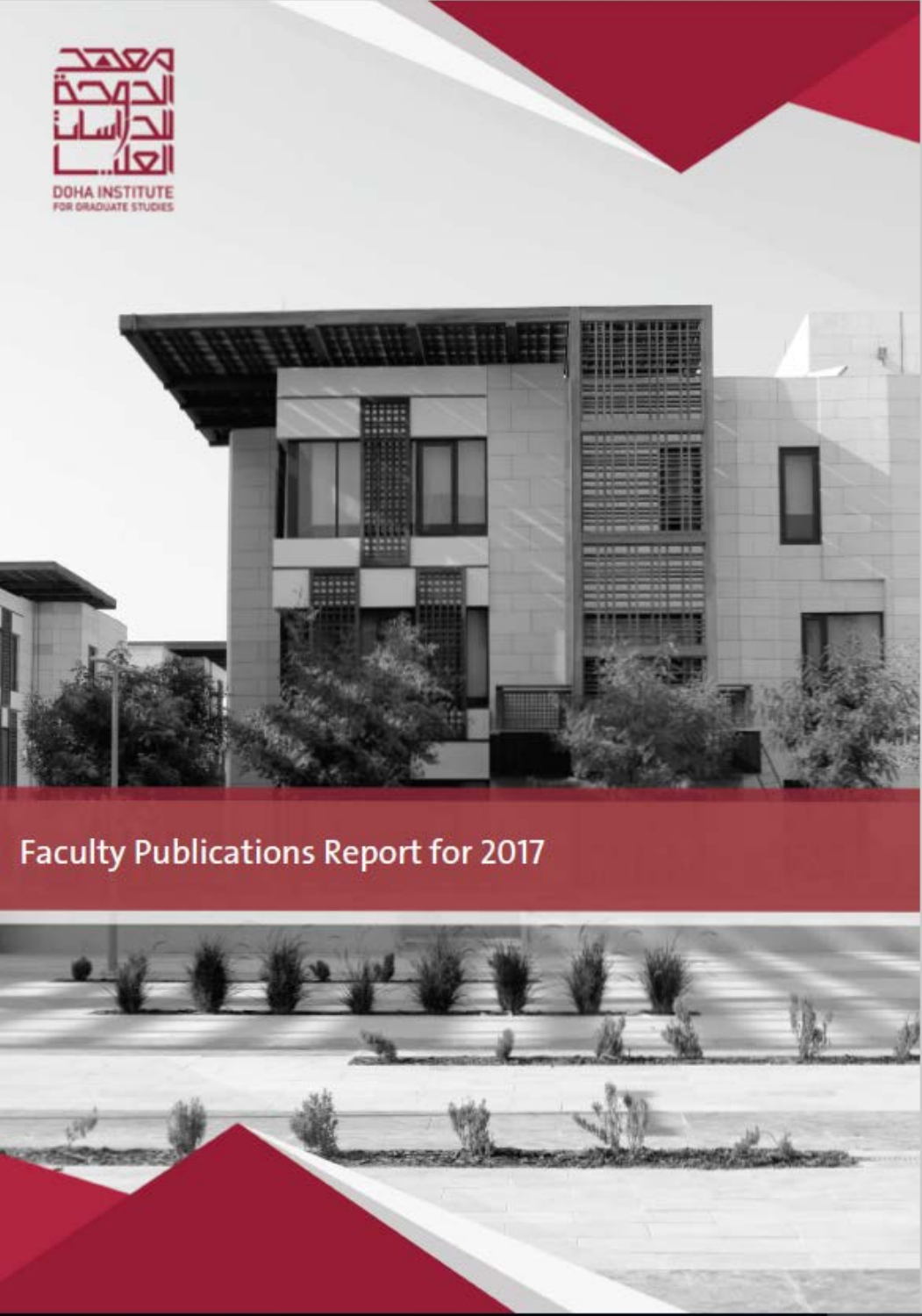The Research & Grants department at the Doha Institute for Graduate Studies (DI) presents to you the work published by its faculty members for the year 2017.

The report includes a list of academic journal articles and book contributions, published during the period from January to December 2017.

The faculty member names are in bold.

For more information, please visit the Publications page on the [DI website.](https://www.dohainstitute.edu.qa/EN/Research/FR/Pages/Publications.aspx)

Research & Grants Department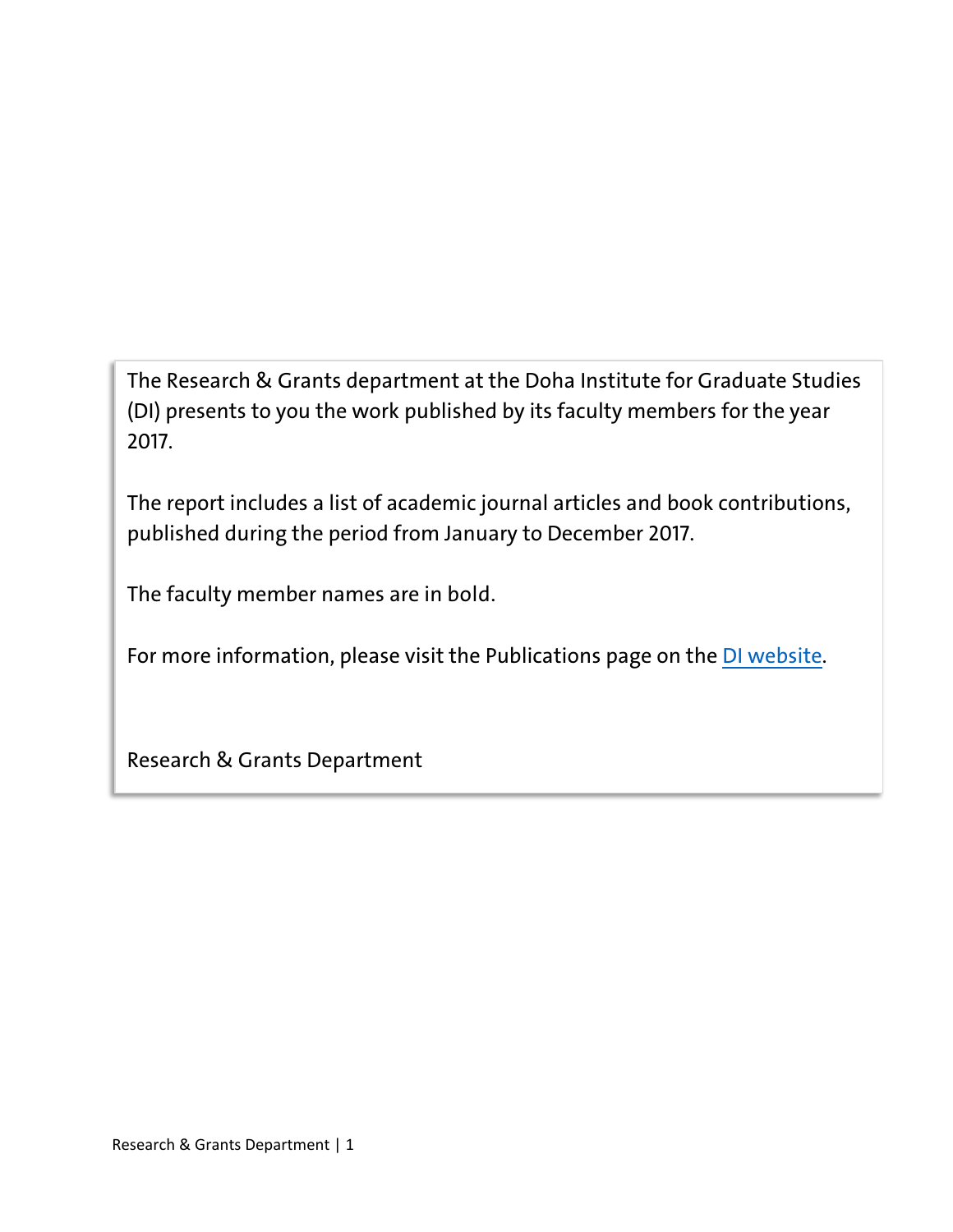## **Statistics for 2017**





Percentage of Publications per Language Percentage of Publications per Type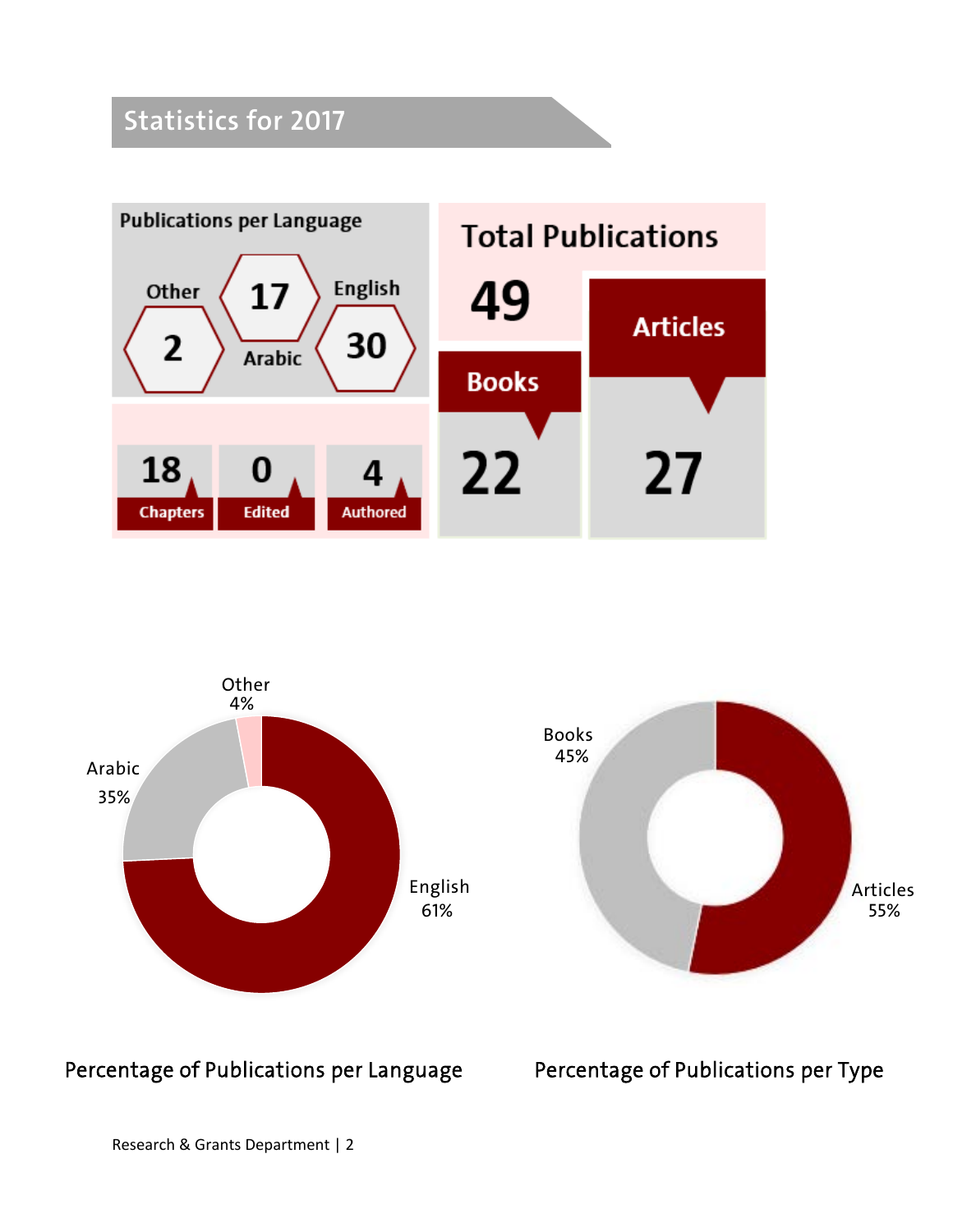Nashef, I. (2017). Arabic: The Story of a Colonial Mask. Jerusalem: Van Leer Institute Press and Hakibbutz Hameuchad.

الأحمر، مولدي. (2017). *الاتحاد العام التونسي للشغل وتحديات ثورة الحرية والكرامة: ثوابت* ا*لتجربة النقابية ومقتضيات التجدد والتأقلم*. (ط.1). تونس: مؤسسة فريدريش إي<del>ر</del>ت والاتحاد العام التونسي للشغل .

بنحادة، عبد الرحيم. (2017). *جنة الكفار، سفي عثماني في باريس سنة 1721*. (ط.1). الرباط: دار أبي رقراق.

. بهلول، رجا .(2017) .*خطاب الكرامة وحقوق الإنسان* .المركز العربي للأبحاث ودراسة السياسات .

## **Book Chapters**

Al-Anani, K. (2017). Unpacking the Sacred Canopy: Egypt's Salafis between Religion and Politics. In F. Cavatorta & F. Merone (Eds.), Salafism After The Arab Awakening: Contending with People's Power (pp. 25-42). London: Hurst.

Barakat, S., & Masri, F. (2017). Still in ruins: Reviving the stalled reconstruction of Gaza. Doha and Washington D.C: Brookings Institution.

Dabbagh, H., & Andreeva E. (2017). Playing with the "Playing God". In V. Menuz, J. Roduit, D. Roiz, A. Erler & N. Stepanovan (Eds.), Future-Human. Life (pp. 72-78). Geneva: neohumanitas.org.

Farha, M. (2017). Secularism in a Sectarian Society: The Divisive Drafting of the 1926 Lebanese Constitution. In A. Bali, A., & H. Lerner (Eds.), Constitution Writing, Religion and Democracy (pp. 101-128). Cambridge: Cambridge University Press.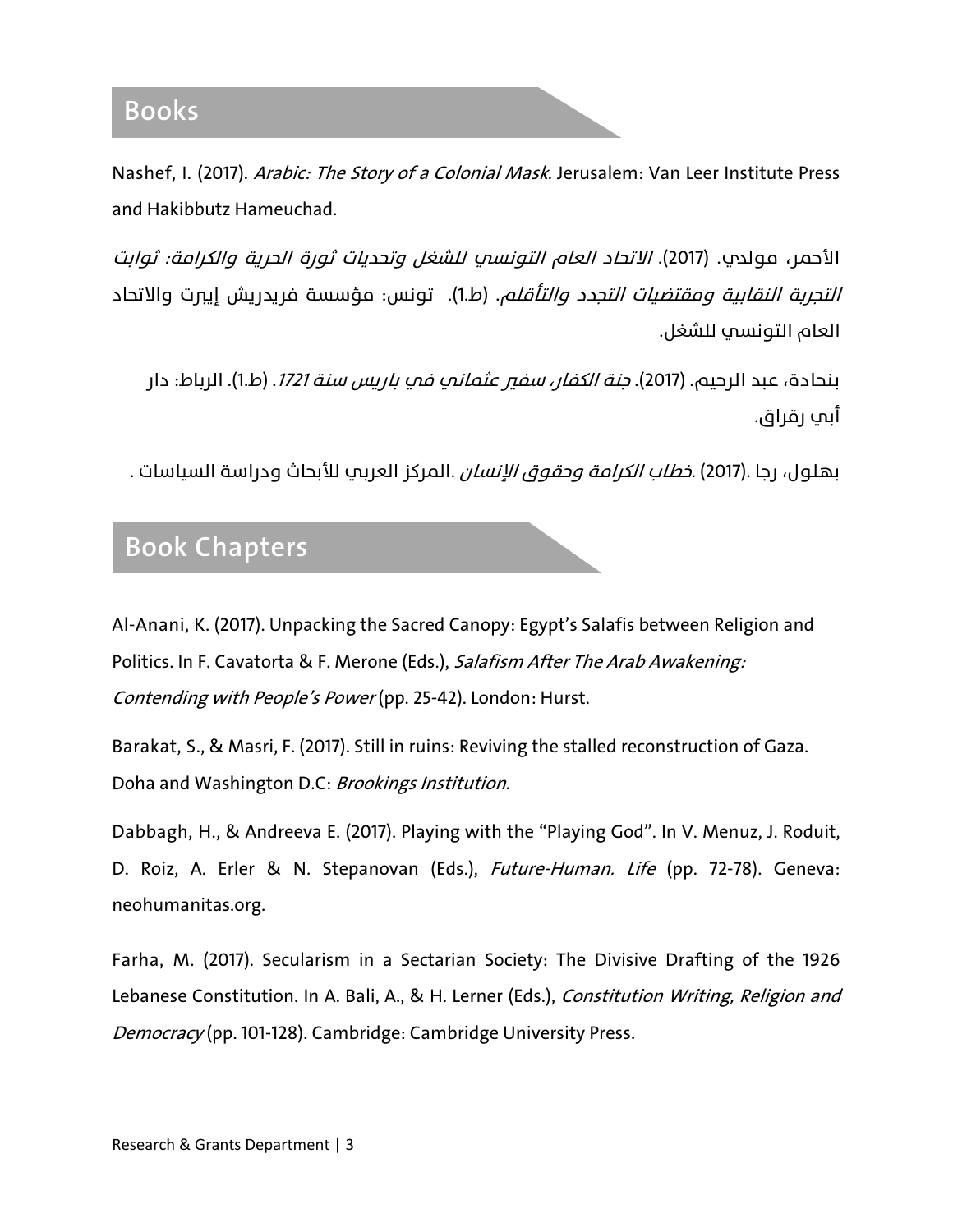Fraihat, I., & Hess, B. (2017). For the Sake of Peace or Justice? Truth, Accountability, and Amnesty in the Middle East. In C. Sriram (Ed), Transitional Justice in the Middle East and North Africa (pp.61-81). Oxford: Oxford University Press.

Hajjar, N. (2017). Australia. In W. Hassan (Ed), The Oxford Handbook of Arab Novelistic Traditions (pp. 523-541). New York: Oxford University Press.

Hamam, I. (2017). Every Which Way: Direction and Narrative Time in Kaslan Geddan and the Flash Series. In J. Stephens, C. Belmiro, A. Curry, L. Lifang & Y. Motawy (Eds.), The Routledge Companion to International Children's Literature (pp. 210-218). Routledge.

Jouini, N., Lustig, N., Moummi, A., & Shimeles, A., (2017). Tunisia: Fiscal Incidence, Income Redistribution and Poverty Reduction. In N. Lustig (Ed), Commitment to Equity Handbook Estimating the Impact of Fiscal Policy on Inequality and Poverty (pp. 723-744). Brookings Institution Press and CEQ Institute, Tulane University.

Juffermans, K., & Abdelhay, A. (2017). Literacy and Multilingualism in Africa. In B. Street & S.May (Eds.). Encyclopedia of language and education: Literacies and language education. (3rd edistion, pp. 353-365). Springer.

Naguib, R. (2017). Public Administration in Morocco. Global Encyclopedia of Public Administration, Public Policy, and Governance, 1-6.

Milton, S. (2017). Higher education, conflict causation and post- conflict peacebuilding. In J. Millican (Ed.), Universities and Conflict: The Role of Higher Education in Peacebuilding and Resistance (pp.44-62). London: Routledge.

Shehata, S. (2017). Understanding Donald Trump's Victory: Some Methodological and Semiotic Considerations. Doha: Arab Center for Research and Policy Studies.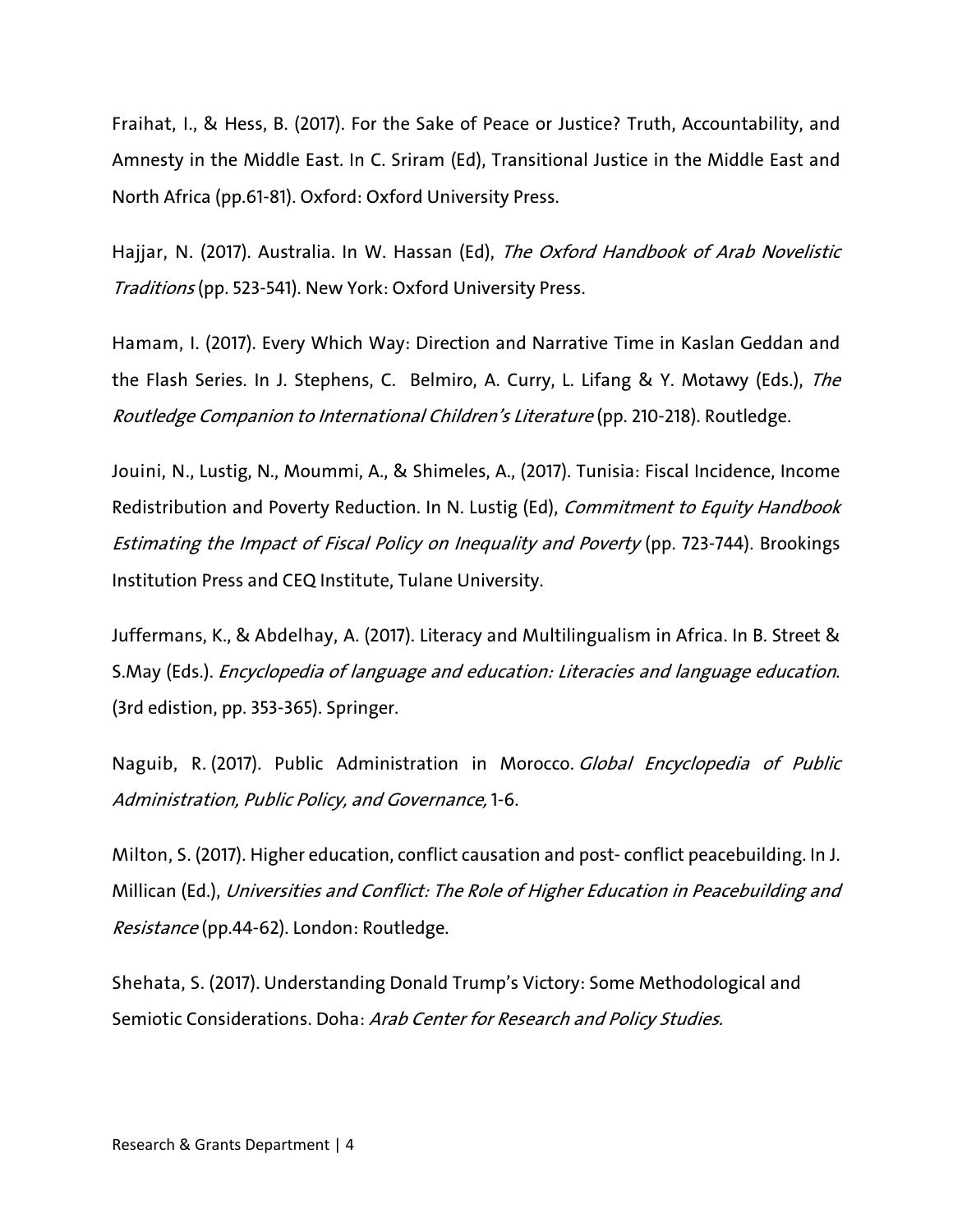الأحمر، مولدي. .(2017)أنا وعبد القادر واللغة العربية. في الزغل، عبد القادر .*رجل الأسئلة* .(ص ص 18 26-). تونس: سيراس.

حمزة، حسن .(2017) .ترجمة معاني القرآن الكر�م بين الترجمة والتفسير، قراءة في خلفيات المصطلح. في بسام بركة وحسام سباط (محررون) *ترجمات معاني القرآن الكريم* (ص ص 283-298). بيروت: دار الكتب العلمية.

حجّار، نجمة. (2017). فلسفة رائدة في النَّزعة الإنسانيّة العربيّة الحديثة: رؤية الرَّ يحاني للسلام العالميّ والحقوق الإنسانيّة، *فمِ محاور فمِ فلسفة أمين الرَّيحانم*ِ (ص ص 621-675). بيروت: منشورات جامعة اللو�زة.

عبد الحم، أشرف. (2017). نحو تسييس اللسانيات التطبيقية: التصورات الشعبية للغة، في عقيل الشمري ومنصور المغري (محرر)، *التصورات الشعبية حول اللغة العربية: مفاهيم وقضايا* و*حالات* (ط.1 ص ص117-138). الرياض: مركز الملك عبد الله بن عبد العزيز الدولي لخدمة اللغة العر�يية.

فريحات، إبراهيم. (ديسمبر،2017). هل تعيد الولايات المتحدة تعريف سياستها في الشرق الأوسط؟، في قبلان، مروان (محرر)، العرب والولايات المتحدة الأميركية: المصالح والمخاوف و*الاهتمامات في بيئة متغرة* (ص ص 169-194). بيروت: المركز العربي للأبحاث ودراسة السياسات.

المفتاح، هند. (2017). *التعليم العالب وسوق العمل في قطر: الواقع والآفاق* .المركز العربب للأبحاث ودراسة السياسات.

## **Academic Journal Articles**

Abdelhay, A., Eljak, N., Mugaddam, A., & Makoni, S. (2017). The cultural politics of language in Sudan: against the racializing logic of language rights. Journal of Multilingual and Multicultural Development, 38(4), 346-359.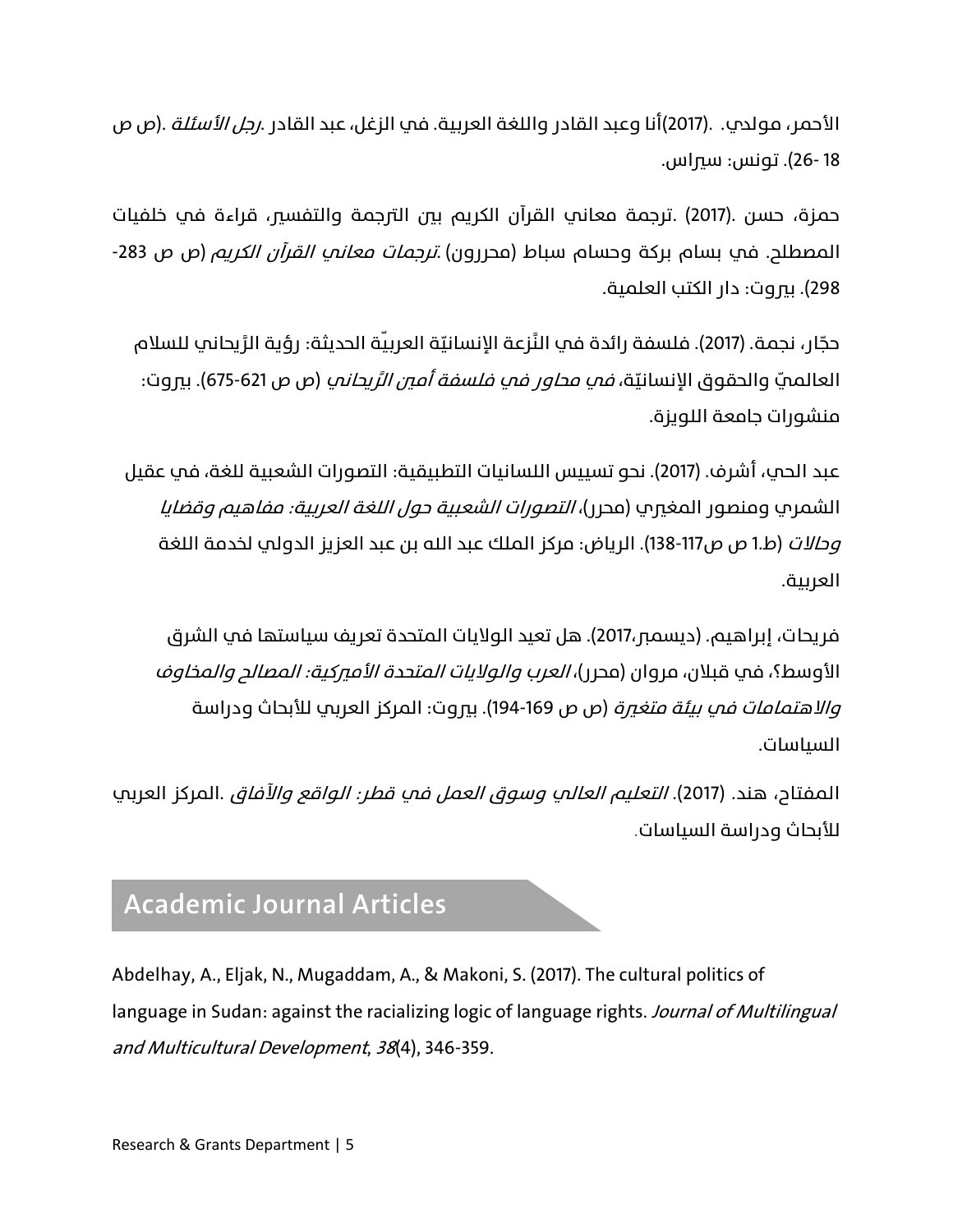Barakat, S. & Waldman, T. (2017). Cumulative influence: the case of political settlements research in British policy. Policy Studies, 38(6), 640-663.

Dabbagh, H. (2017). Sinnott-Armstrong Meets Modest Epistemological Intuitionism. The Philosophical Forum, 4(2), 175–199.

Dana, T. & Jarbawi, A. (2017). A Century of Settler-Colonialism in Palestine: Zionism's Entangled Project. The Brown Journal of World Affairs, 24(1), 197-219.

Daoud, Y., & Sekkat, K. (2017). Cross-country comparative analysis of SMEs' TFP in MENA region: A firm-level assessment. Middle East Development Journal, 9(1), 55-83.

Easton, S., Safadi, N., Wang, Y., & Hasson, R. (2017). The Kessler psychological distress scale: translation and validation of an Arabic version. Health and Quality of Life Outcomes, 15.

El-Desouky, A. (2017). The Amāra on the Square: Connective Agency and the Aesthetics of the Egyptian Revolution. Contention: The Multidisciplinary Journal of Social Protest, 51–83.

El-Nawawy, M., & Elmasry, M. H. (2017). Valuing Victims: A Comparative Framing Analysis of The Washington Post's Coverage of Violent Attacks Against Muslims and Non-Muslims. International Journal of Communication, 11, 1795-1815.

Fayed. A. (2017). The current status of corruption in Egypt. Contemporary Arab Affairs,  $10(4)$ , 510-521.

Fraihat, I. (2017). Is reconciliation with authoritarian regimes possible? AWRAQ, 15, 49-60.

Hamze, H. (2017). Collocations Et Maîtrise Des Langues. Al-Lisaniyyat, 18(17), 29-44.

Khan, F.R. & Naguib, R. (2017). Epistemic Healing: A Critical Ethical Response to Epistemic Violence in Business Ethics. Journal of Business Ethics, 156(2), 90-104.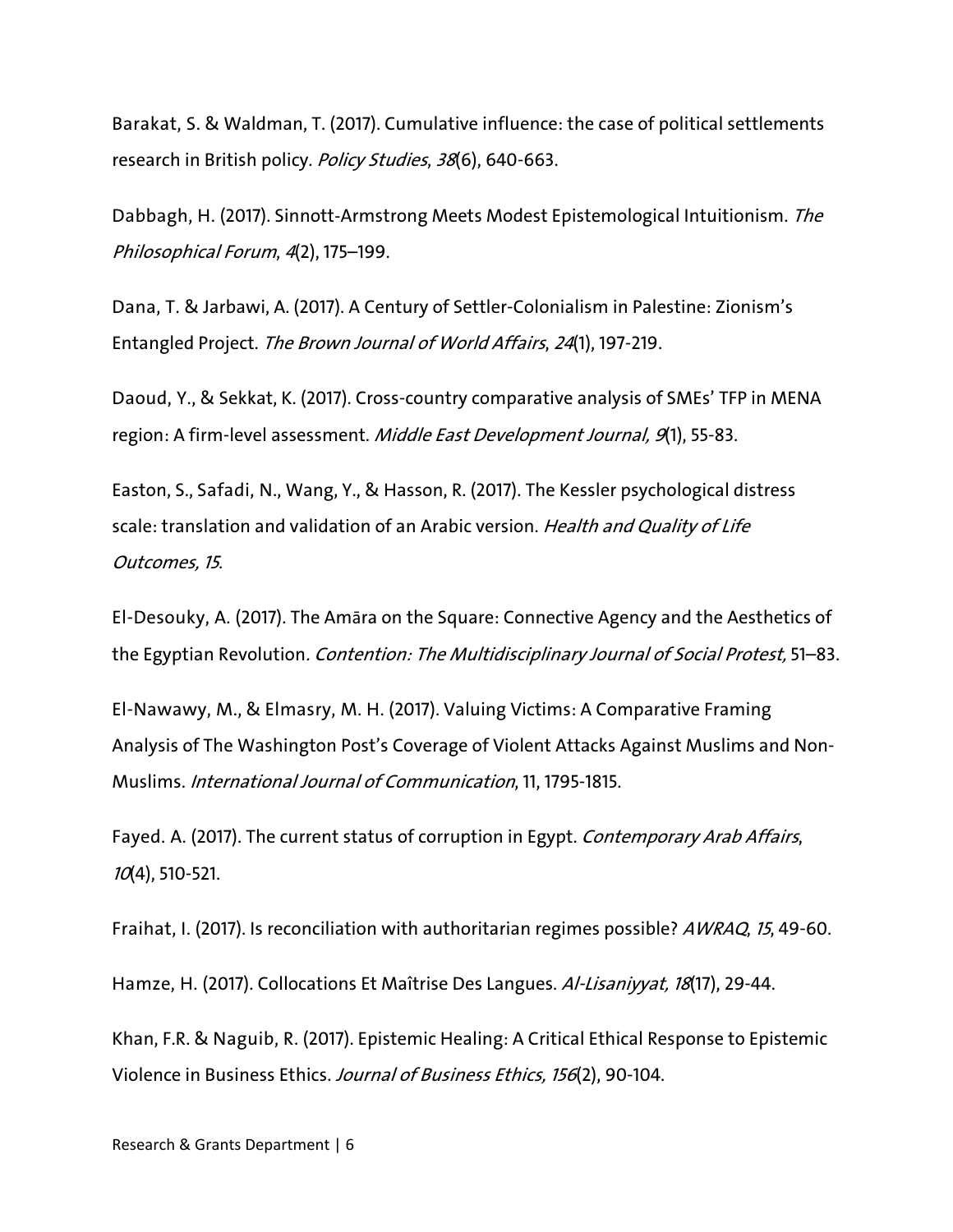Khattab, N., & Hussein, S. (2017). Can religious affiliation explain the disadvantage of Muslim women in British labour market? Work, employment and society, 32(6), 1011-1028.

Khattab, N., & Modood, T. (2017). Accounting for British Muslims' educational attainment: gender differences and the impact of expectations. British Journal of Sociology of Education, 39(2), 242-259.

Khattab, N., Johnston, R., & Manley, D. (2017). Human capital, family structure and religiosity shaping British Muslim women's labour market participation. Journal of Ethnic and Migration Studies, 44(9), 1541-1559.

Kira, I., Shuwiekh, H., Kucharska, J., Abu-Ras, W., & Bujold-Bugeaud, M. (2017). The dynamics underlying the negative mental health effects of gender discrimination in two samples: Poland and Egypt. Current Psychology, 1-15.

Ramahi, D., & Suleiman, Y. (2017). Intimate strangers: perspectives on female converts to Islam in Britain. Contemporary Islam, 11(1), 21-39.

Safadi, N. (2017). We Deal with Symptoms Rather Than Causes: Antipoverty Policy Making in Occupied Palestinian Territories. Journal of Loss and Trauma, 22(8), 631-645.

Zureik, E. (2017). Qatar's humanitarian aid to Palestine. Third World Quarterly, 1-13.

الأحمر، مولدب .(2017) .الفلاحون التونسيون والثورة. *محلة الديمقراطية*، 67، 155-162.

بنحادة، عبد الرحيم .(2017) .العثمانيون، الاستعمار وتقسيم العالم *أسطور للدراسات التاريخية*، .264-253 ،(6)

حمزة، حسن. (2017). ترجمات معاني القرآن بين الترجمة والتفسير، قراءة في خلفيات المصطلح. مجلة منارات ثقافية، (2)، 144-133.

التميمي، نواف .(2017) .الدبلوماسية القطرية واختبار الأزمة .*سياسات عربية*، (27)، 7-15.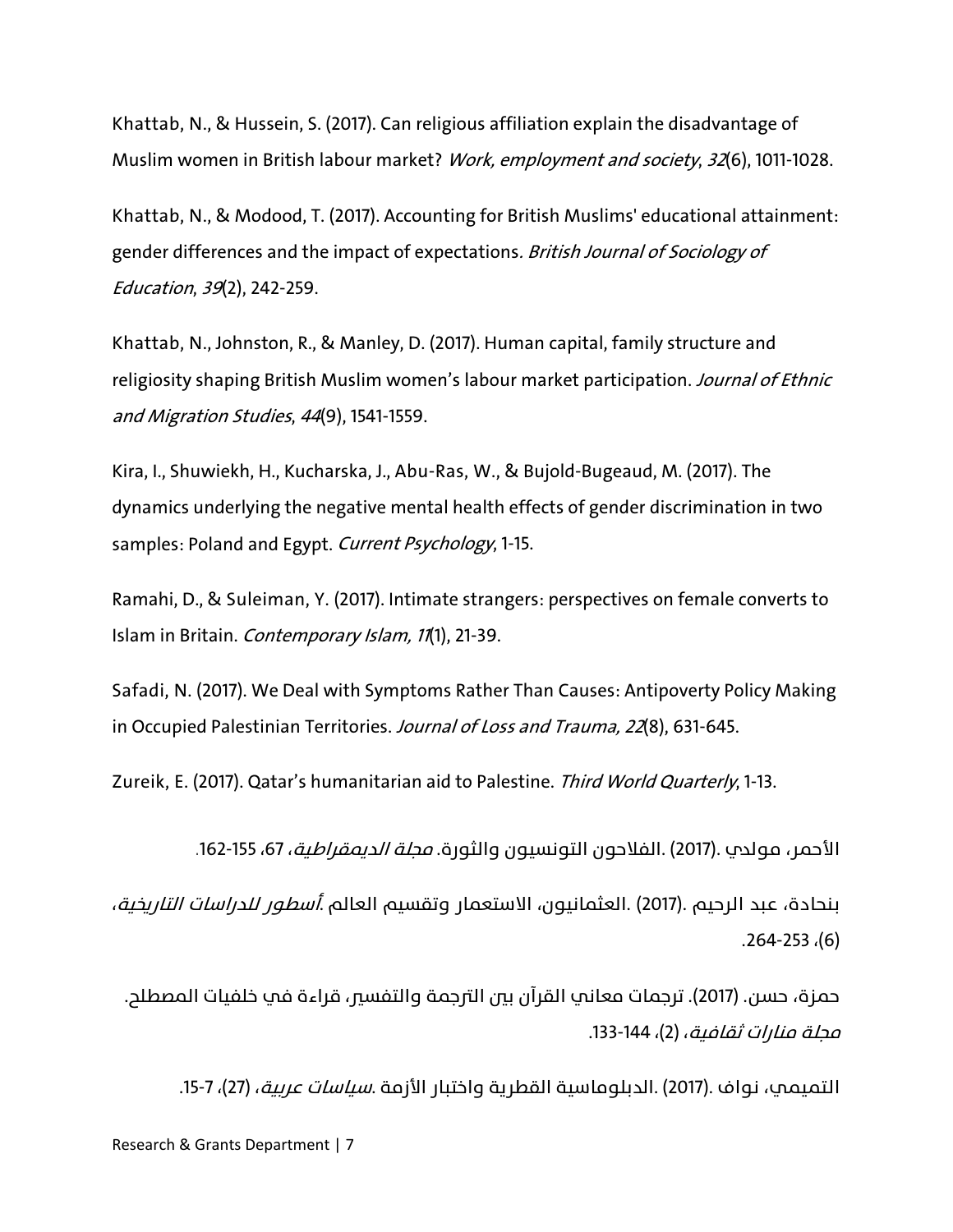طاهر المنصوري، محمد .(2017) .صورة البيزنطيين في الحضارة العربية من خلال اللغة *.أسطور للدراسات التاريخية، (*7)، 23-32.

العناني، خليل. (،2017 يوليو). أنماط التعبئة السياسية في مصر منذ انقلاب تموز/ يوليو .2013 سياسات عربية، (27)، 86-77.

العناني، خليل. (2017). اليمين المتطرف في أميركا من الهامش إلى المركز تحولات الإيديولوجيا والسياسة والدور. *أواصر*، (1)، 131-122.

المستريحي، علي. (2017، ديسمبر). المسؤولية الاجتماعية من الواقع الأحادي الم المنظور الشبكي المتعدد. *المجلة العربية للإدارة*، 37(4)، 197-197.